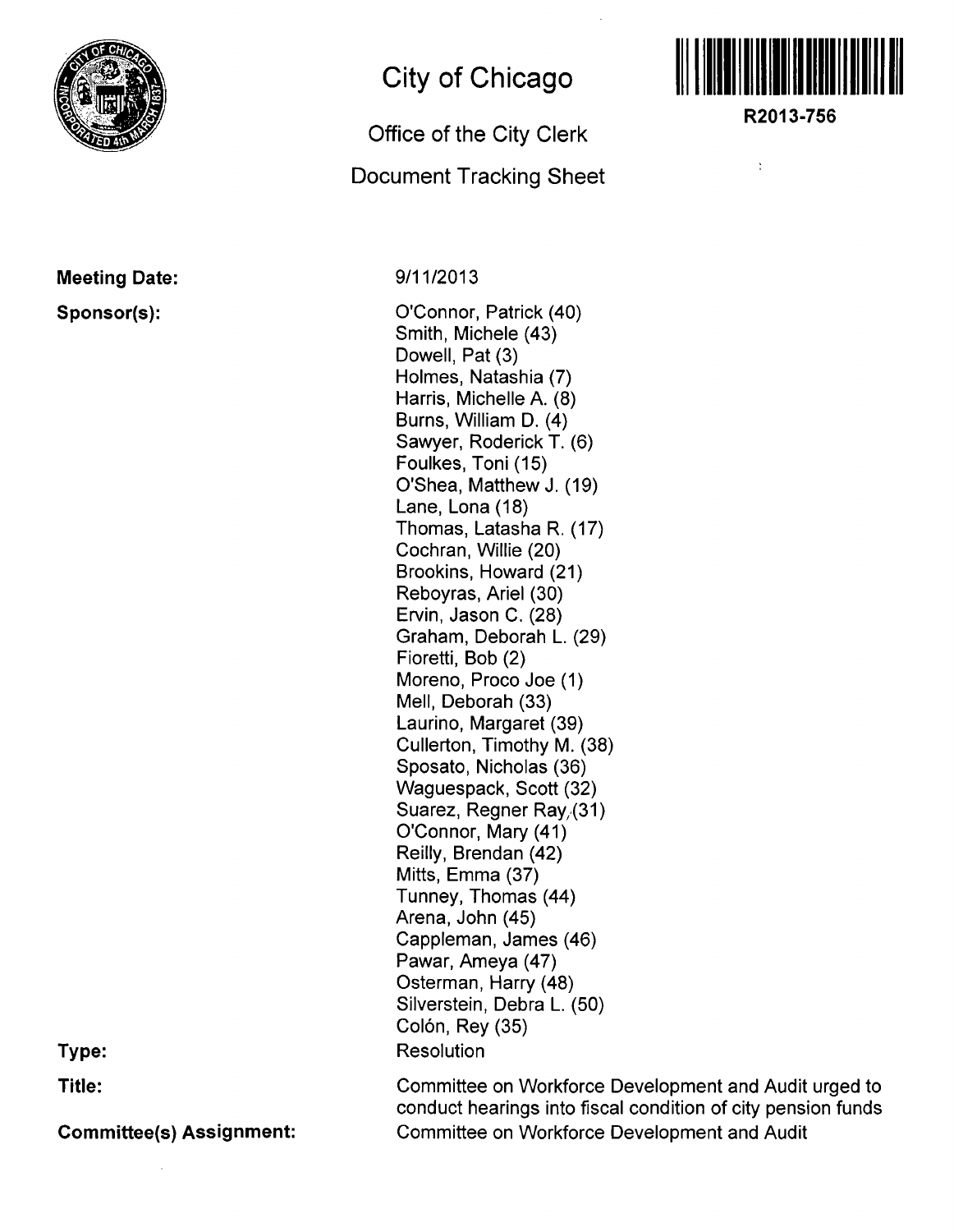## **RESOLUTIO N**

Workface

WHEREAS, the General Assembly of the State of Illinois, recognizing the unique size and complexity of the City of Chicago among the municipalities of the State, established separate funds to provide benefits for retired employees of the City; and

WHEREAS, those funds are the Policemen's Armuity and Benefit Fund; the Firemen's Annuity and Benefit Fund; the Municipal Employees', Officers', and Officials' Annuity and Benefit Fund; the Laborers' and Retirement Board Employees' Armuity and Benefit Fund; Chicago Teacher's Pension Fund; Park Employees' Annuity and Benefit Fund of Chicago, (hereinafter referred to as "the City Pension Funds"); and

WHEREAS, the purposes of the various City Pension Funds are to provide disability income to injured police officers, firefighters and laborers; and to provide safe and secure retirement income for employees covered by the City Pension Funds; and

WHEREAS, the City Pension Funds are supported financially by contributions of current employees and contributions of the City government, all as provided by statute; and

WHEREAS, the State of Illinois also maintains and funds pensions, which are currently underfunded; and

WHEREAS, the State of Illinois pension issues are separate and unique from those of the City of Chicago; and

WHEREAS, the Illinois General Assembly is discussing possible proposals concerning the pension funds of the State of Illinois and of school districts outside the City of Chicago; and

WHEREAS, it is unclear whether one of those proposals will be applied to the City of Chicago's pension issues; and

WHEREAS, a viable pension system is necessary in order to attract and keep competent and highly motivated employees to provide necessary services to the residents and businesses of the City of Chicago; and

WHEREAS, resolution of the City of Chicago's Pension issue in the near future is essential to the economy of the City of Chicago; and

WHEREAS, it is important and necessary that the City of Chicago further formulate recommendations for any legislation that is necessary or appropriate to protect the financial viability of the City Pension Funds; now, therefore,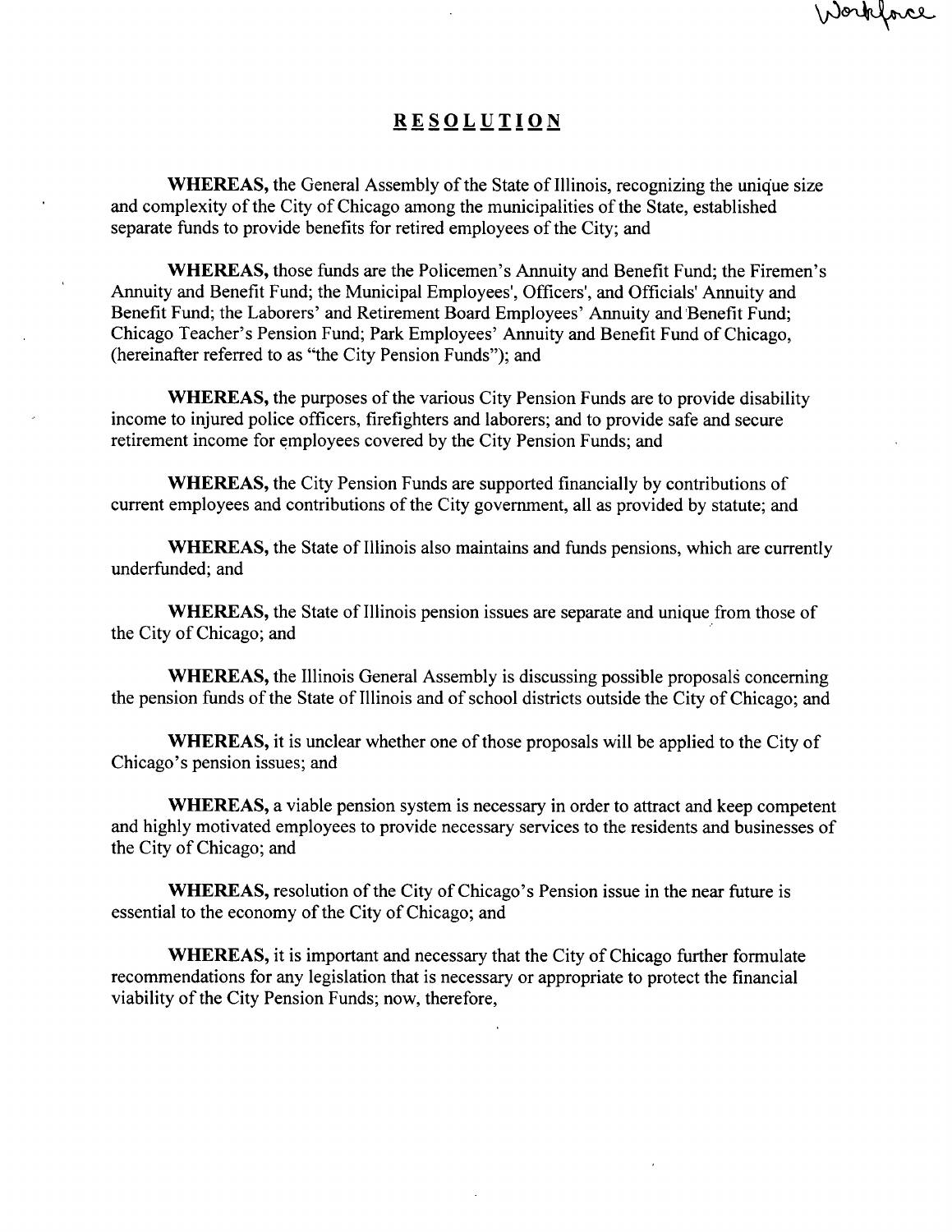*c r*  c M vii

BE IT RESOLVED BY THE CITY COUNCIL OF THE CITY OF CHICAGO that the City Council, through its Committee on Workforce Development and Audit, conduct hearings into the fiscal condition, operations, investment practices, and present and future viability of the City Pension Funds described in the preamble hereof; and

BE IT FURTHER RESOLVED that the Committee on Workforce Development and Audit invite appropriate parties to testify concerning the various proposals before the state legislature and any other possible recommendations and plans; and

BE IT FURTHER RESOLVED that invitations to testify be extended to all those persons as the Committee may determine to be appropriate; and

BE IT FURTHER RESOLVED that all of the foregoing be done with a view toward evaluating the current proposals before the Illinois General Assembly and the possible impact on City Pension Funds and to discuss the future of the City of Chicago's Pension Funds and any

other proposals. Pat Nomell *1*  Aun Alderman Patrick J. O'Connor, 40'" Ward Alderman Michele Smith, 43<sup>rd</sup> Ward<br>*Astaste D. Stelle* hille at am Mologypere 32